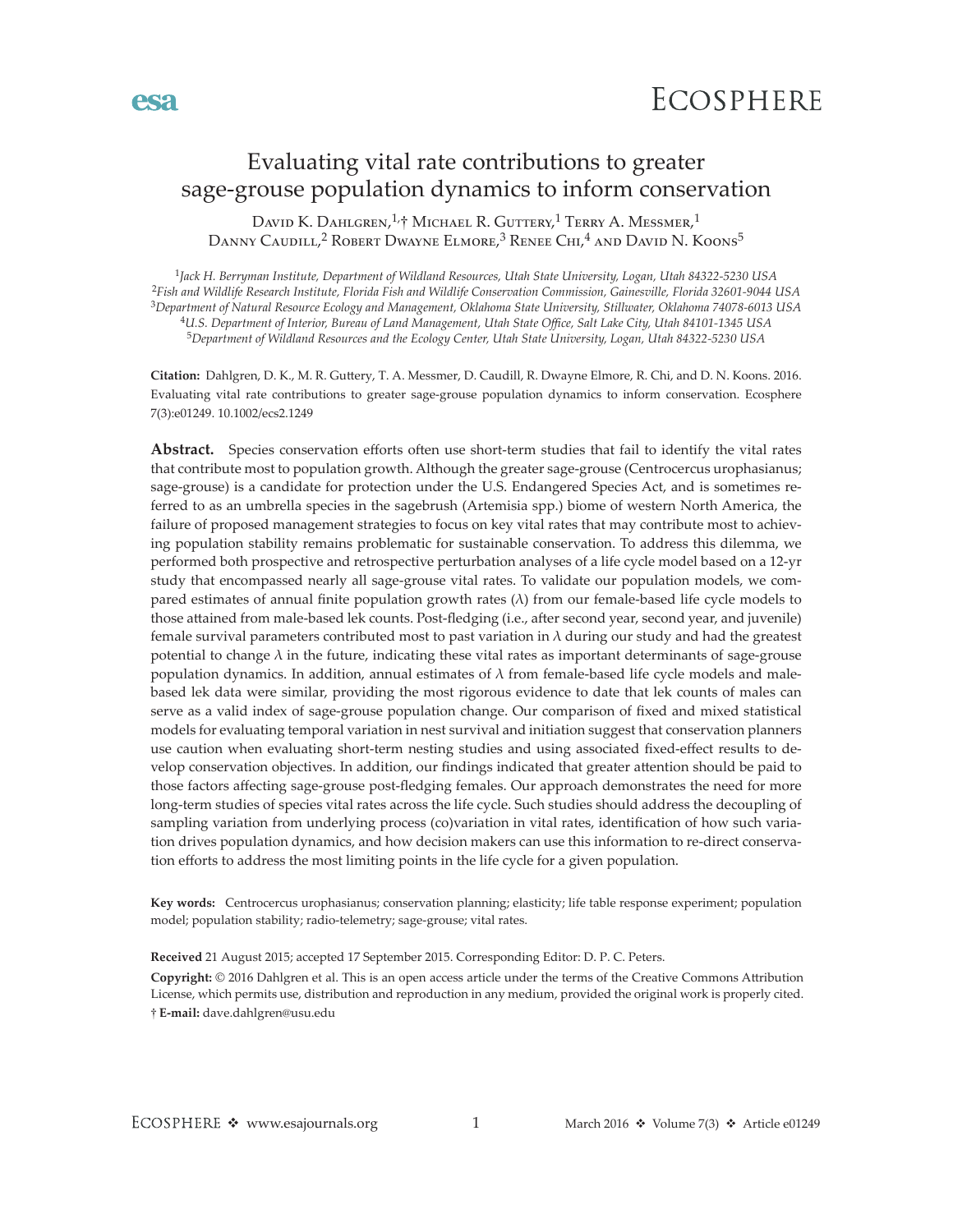# Introduction

Identification of key demographic vital rates that most influence population dynamics can optimize conservation returns for declining species (Nichols and Hines 2002). Retrospective perturbation analyses, such as life table response experiments (LTRE), allow scientists to evaluate how variation in specific vital rates contributed to past population dynamics (Caswell 2000, Oli and Armitage 2004) whereas prospective perturbation analyses, such as sensitivity and elasticity analyses, quantitate how equivalent changes in vital rates would affect future population growth. Collectively, these demographic tools can provide critical information about the ecology and life history of a species, prioritize research and conservation actions, and help develop species recovery plans (Crowder et al. 1994, Doak et al. 1994, Caswell 2001).

In western North America, the degradation and loss of sagebrush (Artemisia spp.) plant communities has led to range contraction and declines in abundance of sagebrush obligate species. Most notable is the greater sage-grouse (Centrocercus urophasianus; sage-grouse; Schroeder et al. 2004, Garton et al. 2011), which was listed as an endangered species in Canada in 1998 (Harris et al. 2001), and in 2010, the United States Fish and Wildlife Service (USFWS) designated sage-grouse as a candidate species for protection under the U.S. Endangered Species Act (ESA) of 1973 (USFWS 2010, Stiver 2011).

Sage-grouse are a relatively long-lived galliforme with lower reproductive rates than other gallinaceous species (Schroeder et al. 1999). However, it is thought that like other ground-nesting birds (Johnson et al. 1992, Hoekman et al. 2002, Hagen et al. 2009), nest survival plays an influential role in population dynamics (Taylor et al. 2012). As such, conservation recommendations have often been focused on improving nesting habitat conditions (Johnson and Braun 1999, Connelly et al. 2000, Taylor et al. 2012, Kirol et al. 2015). However, the actual contribution of nest survival specifically, or any other given vital rate, to population dynamics has yet to be assessed over the long-term in any particular sage-grouse population.

Projection and perturbation of life-cycle models can help managers formalize their understanding of how vital rates (e.g., nest

survival, chick survival, female survival) affect population dynamics (Taylor et al. 2012), allowing for more informed conservation strategies (Akçakaya and Raphael 1998, Cooch et al. 2001, Clutton-Brock and Coulson 2002). A combination of retrospective and prospective perturbation analyses can help identify whether a species exhibits buffered demographic responses to environmental variability, whereby vital rates with the greatest potential to affect population growth (i.e., greatest elasticity) exhibit the least amount of temporal variability; a pattern thought to arise from natural selection against the potentially deleterious impacts of temporal variation in vital rates on fitness (Pfister 1998). Alternatively, a species may exhibit demographic lability to fluctuating environmental conditions if the benefits of booms in demographic performance outweigh the busts (Koons et al. 2009). Long-lived animals tend to exhibit demographic buffering (Gaillard et al. 2000, Gaillard and Yoccoz 2003, Schmutz 2009), but little is known about species such as sagegrouse, which may be intermediate on the slowfast life history continuum (Koons et al. 2014). As such, it is difficult to make predictions based on theory as to which vital rates should most influence sage-grouse population dynamics.

Although sage-grouse are of eminent conservation concern, there remains a paucity of information needed to develop empirically based population models (Johnson and Braun 1999, Taylor et al. 2012). Population models based on meta-analyses are useful learning tools, but they confound spatial and temporal variation, which limits guidance for management actions that are directed at specific populations (Morris and Doak 2002, Koons et al. 2006, Taylor et al. 2012). Here, we used data from one of the longest continuous studies of sage-grouse demography to evaluate both retrospective and prospective vital-rate contributions to the dynamics of a population to determine the most important vital rates for conservation efforts (Caswell 2000, Dobson and Oli 2001), and to assess whether current trends in management of this candidate species may need to be reevaluated. To validate our approach using radio-marked females, we additionally compared estimates of  $\lambda$  from malebased lek counts to those from our female-based population model.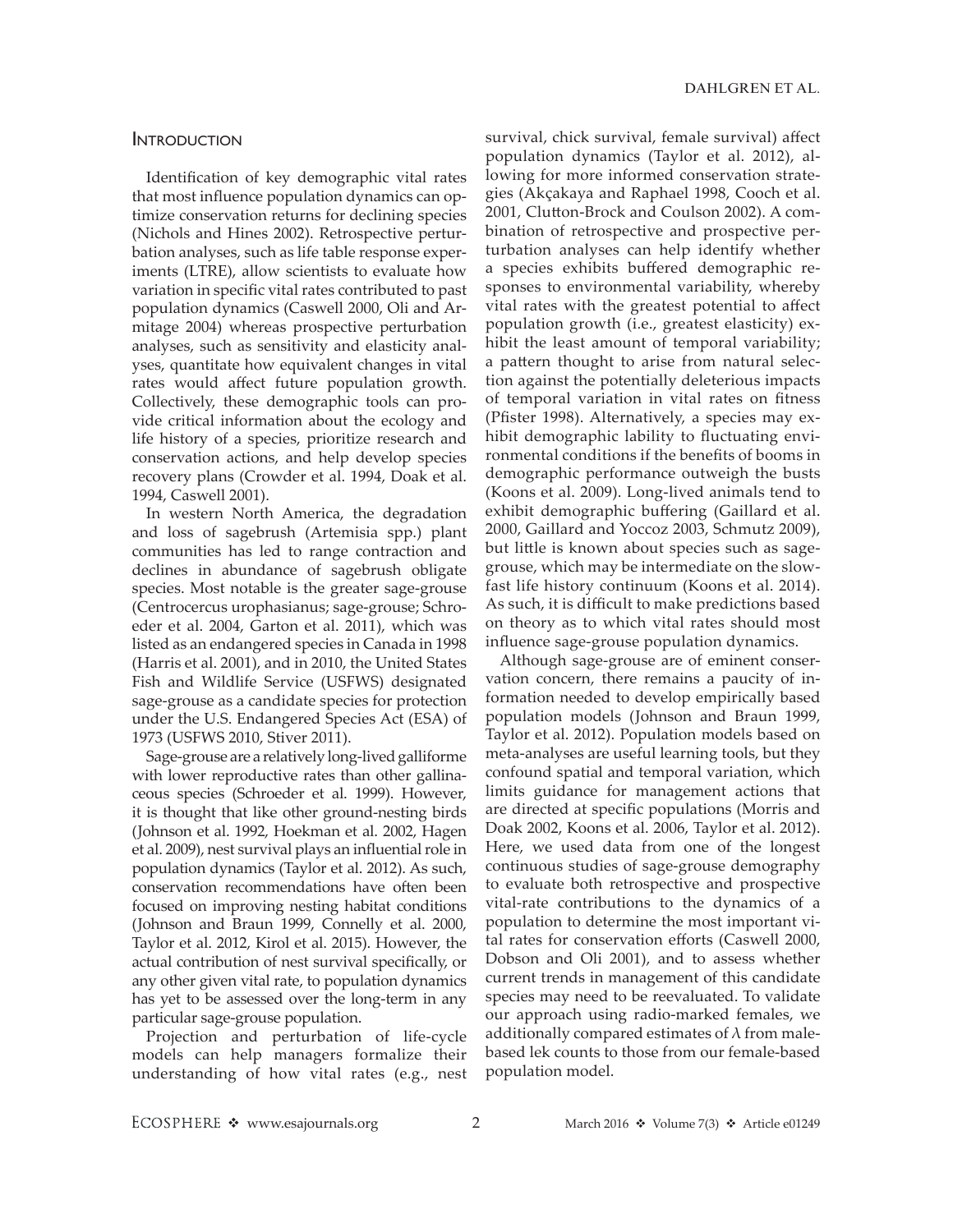# Materials and Methods

## *Study area*

Field data were collected on Parker Mountain (PM) in south-central Utah, USA. The PM sage-grouse population occupied habitat at the southern extreme of the species' range (Schroeder et al. 2004). PM is a high elevation (~ 2000–3000 m) sagebrush semidesert located on the Colorado Plateau (West 1983). PM is largely dominated by black sagebrush A. nova; however, there are also large areas of mountain big A. tridentata vaseyana and silver A. cana sagebrush with some Wyoming big sagebrush A.t. wyomingensis. PM largely consists of state and federal land. Livestock grazing was the dominant land use with stocking rates at 1.46 ha per animal unit month (AUM). Stocking rate was relatively low and livestock grazing was not considered adverse to sage-grouse habitat conditions. The PM sage-grouse population was also hunted each fall during our study period.

## *Field methods*

Second-year (SY) and after second-year (ASY) females were captured during the spring breeding season of 1998–2009 (Giesen et al. 1982). Each captured bird was fitted with a 19 or 21-gram necklace-style VHF radiotransmitter with at least 2-yr of battery life (Advanced Telemetry Systems<sup>™</sup>, Isanti, MN, USA and Holohil<sup>™</sup>, Carp, Ontario, Canada). Age and sex were determined by wing and body size differences (Ammann 1944). Following capture, radio-marked females were monitored for nesting activities. Hens were not flushed from nests due to increased abandonment for this species, but were visually monitored with binoculars from ≥10 m every other day to determine fate and nests that hatched ≥1 egg were considered successful (Connelly et al. 2011). Flagging was used to mark monitoring locations for nests the first year, but only small rock cairns were used in all subsequent years due to concerns of observer bias by the flagging signifying nest locations to visual predators. We were unable to monitor partial depredation, though partial depredation is a rare occurrence for sage-grouse (Coates 2007). We only used clutch sizes of successful nests during our study, but recognize there is potential for bias if clutch size differed for unsuccessful nests (Schroeder 1997). Our definition of effective clutch size (ECS) refers to the number of hatched eggs within a clutch that survived incubation, and excluded unhatched eggs in successful nests. The ECS thus defines the unbiased number of newly hatched individuals transitioning from successful nests to the chick development stage of the life cycle.

Radio-marked females with broods were monitored using telemetry every 3 d in 1998–2004. We switched monitoring of broods to every 2 d during 2005–2009 when 1.5 g backpack suturestyle VHF radios (Advanced Telemetry Systems, Insanti, MN in 2005, Holohil Systems, Carp, Ontario, Canada in 2006–2008, and American Wildlife Enterprises, Monticello, FL in 2009) were used to mark all chicks (except in 2006 when three chicks were randomly selected from each brood) in broods of marked females within  $\sim$  48 h of hatch (Dahlgren et al. 2010a, Guttery et al. 2013a). Throughout the study period, brood success was estimated as the proportion of broods where ≥1 chick was observed alive ≥42 d post hatch. If at 42 d no radio-marked chicks remained in broods, pointing dogs were used to detect if unmarked chicks were present (Dahlgren et al. 2010b, 2012). Survival of juveniles (from August in the hatch year until the following March) was monitored from 2008 to 2010 (Caudill et al. 2014).

#### *Vital-rate estimation*

We fit generalized linear mixed models (GLMM) to vital-rate data with fixed age effects and random-year effects. The mixed-effect structure allowed for direct decomposition of temporal variance in each response variable into sampling and process components. Consequently, we obtained annual 'shrinkage' estimates of each vital rate attributable to process variance and not confounded by sampling variance (Royle and Link 2002). We then used the shrinkage estimates to estimate temporal 'process correlation' among vital rates; a statistic that has been difficult to isolate from empirical studies of demography (Morris and Doak 2002). Analyses were performed in program R using the 'RMark' package or directly in Program MARK unless otherwise specified (Laake and Rexstad 2012, R Development Core Team 2012, Cooch and White 2014).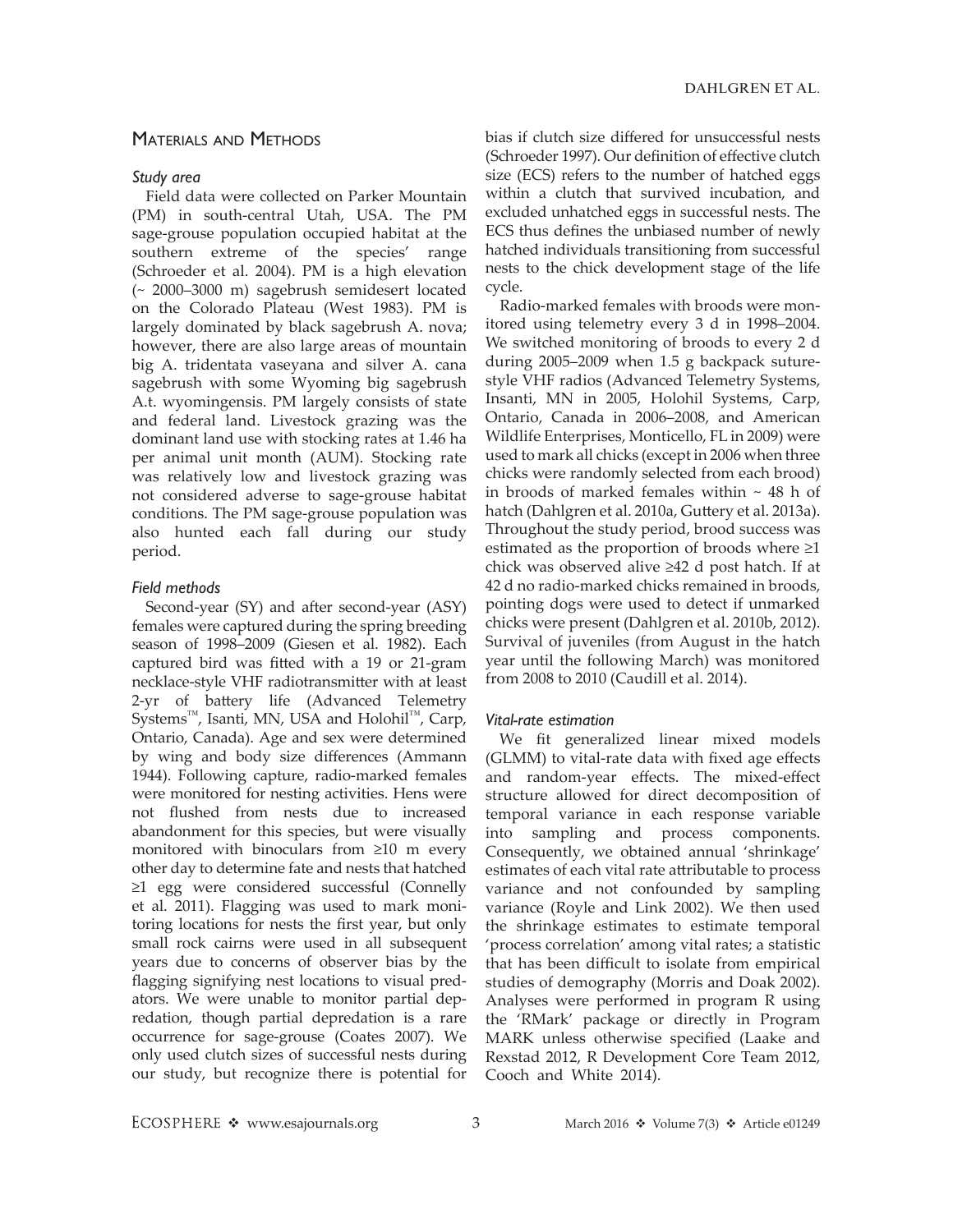For marked females, we modeled the probability of nest initiation in R using a logit link GLMM with a binomial distribution and the model structure described above. Variation in ECS was modeled similarly using a GLMM in R, but with log-normal errors. We estimated daily survival rates (DSR) of nests using the nest survival model (Cooch and White 2014). Due to convergence issues with maximum likelihood optimization of the temporal random effect, nest survival was modeled using the MCMC routine in MARK. The nest survival probability was estimated as DSR<sup>38</sup> representing an incubation period of 27 d (Schroeder 1997) and 1.5 d per egg laid (Schroeder et al. 1999). Corresponding estimates of standard errors were attained using the delta method (Seber 1982).

We modeled radio-marked chick survival from hatch to 42-d using a mixed-effect Cox proportional hazard model and the 'coxme' package in R (Therneau et al. 2003). In addition to a random effect for year, we also included a 'correlated frailty' random effect to control for fate dependence among marked chicks within broods. Brood survival was modeled from 1998 to 2009 using a GLMM with a logit-link and binomial distribution in R. We then determined brood survival estimates from 2005 to 2009 to be highly correlated with chick survival estimates ( $P > 0.7$ ). Hence, we used a simple linear model to predict chick survival rates for 1998–2004 based on estimated brood survival.

Variation in monthly survival rate (MSR) between age classes (SY and ASY) and years was modeled using the logit-link and nest survival model because monitoring was 'ragged' in nature (White and Burnham 1999). We attempted to monitor radio-marked females at least monthly from April to August, and then usually during the fall and again during the winter with fixedwing aircraft. Each spring we intensively surveyed the study area to document radio-marked female overwinter survival. Females that went "missing" or whose radio-collar failed were right-censored ( $n = 125$  of 401; 62 of 125 were monitored ≥4 months post capture) at their last known survival period. We defined the survival year as April 1 of calendar year t to March 31 in year  $t + 1$ , and subsequently estimated annual survival for each year and age class as  $MSR<sup>12</sup>$ . As above, we used the delta method to estimate

standard errors for annual survival. Juvenile survival in 2008 and 2009 was estimated by Caudill et al. (2014) who captured and radio-marked juveniles in the late summer and monitored them at least monthly through the following winter. Although they did not use mixed-effects models to estimate juvenile survival, we used their reported survival estimates as they represent the best available data for juvenile survival on our study site for those years. For the remaining years (1998–2007) we used the monthly survival probability for SY females (i.e.,  $MSR_S^8$ ) as a surrogate for juvenile survival. We used SY female survival as a proxy for juvenile survival because this was the closest post-fledging age class, and juvenile, SY, and ASY females flock together through the fall and winter exposing all age classes to the same environmental conditions that affect survival (Taylor et al. 2012).

#### *Life-cycle modeling*

We constructed a female-based table from estimated vital rates (Table 1) to facilitate the development of a two-stage matrix population model (A) for each year of study using a prebreeding census and birth-pulse reproduction format (Caswell 2001). Each matrix consisted of SY and ASY fertility (F) and hen survival  $(HS)$ :

$$
A = \begin{pmatrix} F_{SY} & F_{ASY} \\ HS_{SY} & HS_{ASY} \end{pmatrix}
$$
 (1)

Age-specific fertility was computed for each age class x using the following equation:

$$
F_x = NI_x * ECS_x * 0.50 * NS_x * CS_x * JS
$$
 (2)

where

 $NI_x$  = age-specific probability of nest initiation  $\angle ECS_x$  = age-specific effective clutch size adjusted for hatch failure

 $NS<sub>x</sub>$  = age-specific nest survival

 $CS<sub>x</sub>$  = age-specific chick survival

*JS* = juvenile survival

The 0.50 in the fertility equation accounts for the fraction of offspring that are female (Guttery et al. 2013b). Equation 2 calculates the number of females recruited to breeding age in year t + 1 per breeding female of age x in year t. We additionally constructed a matrix with mean vital rates across all years, and used a basic eigen-analysis

ECOSPHERE  $\triangleleft$  www.esajournals.org 4 March 2016  $\triangleleft$  Volume 7(3)  $\triangleleft$  Article e01249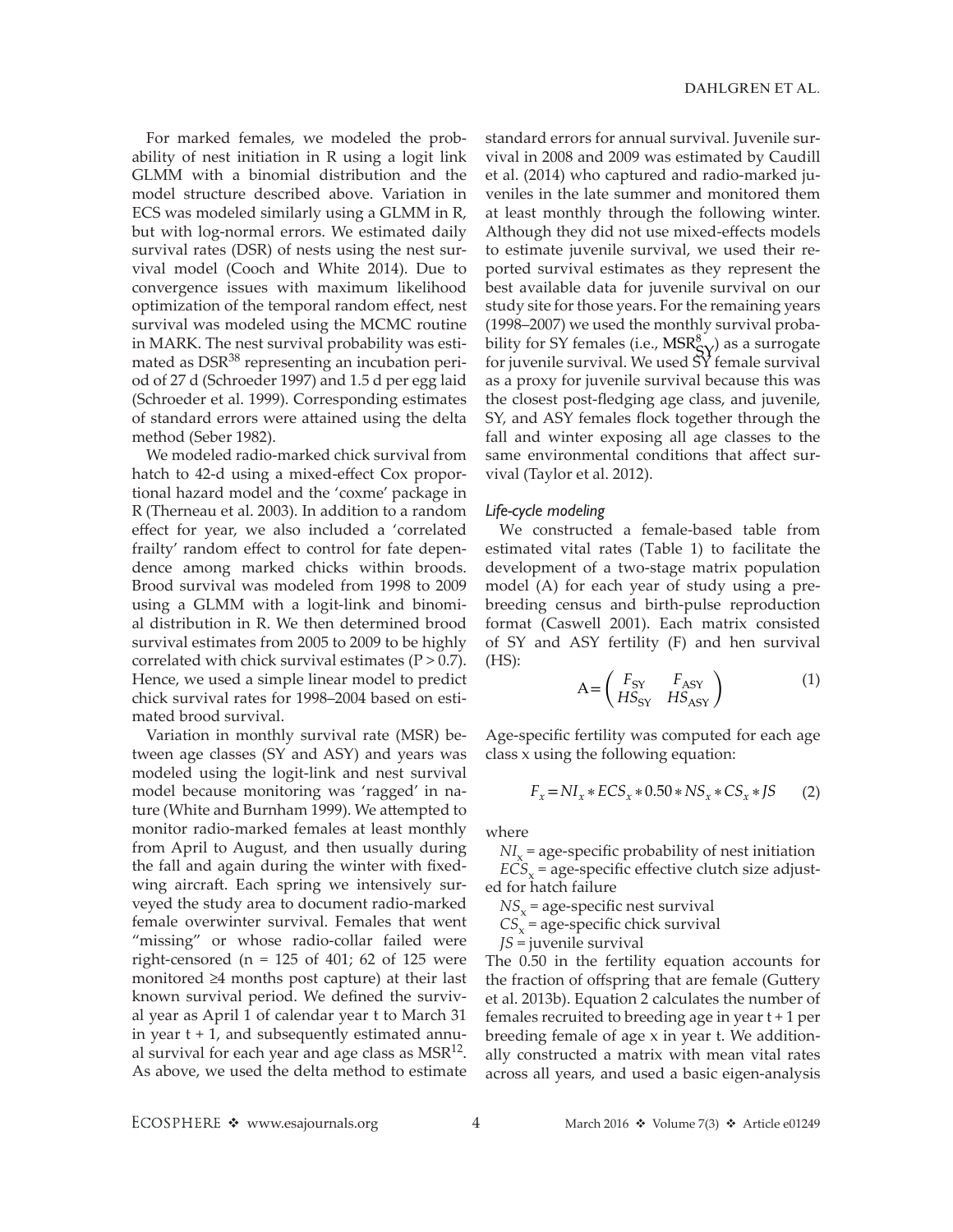Table 1. A summary of female-based vital rates for the greater sage-grouse Centrocercus urophasianus population at Parker Mountain, UT, 1998–2009. SY = second year female (first breeding season); ASY = after second year female (second or more breeding season experiences); NI = nest initiation probability, where a female must have been documented on a nest using telemetry and binoculars; ECS = effective clutch size excluding hatch failures, NS = nest survival based on 1.5 d per egg of laying and a 27-d incubation period; CS = chick survival probability based on a 42-d brooding period; JS = juvenile survival for young of the year from August 1 to March 31; HS = annual female (hen) survival based on monthly survival rates (MSR<sup>12</sup>). All vital-rate values represent shrinkage estimates (see Methods) that are based solely on process variance and exclude sampling variance.

|                   | Sample Size |                     | NI     |            | <b>ECS</b> |            | <b>NS</b> |            | CS <sup>a</sup> |            |        | HS     |            |
|-------------------|-------------|---------------------|--------|------------|------------|------------|-----------|------------|-----------------|------------|--------|--------|------------|
| Year              | SY          | <b>ASY</b>          | SY     | <b>ASY</b> | SY         | <b>ASY</b> | SY        | <b>ASY</b> | SY              | <b>ASY</b> | JSb    | SY     | <b>ASY</b> |
| 1998              | 19          | 10                  | 0.59   | 0.79       | 5.63       | 6.05       | 0.40      | 0.51       | 0.67            | 0.57       | 0.66   | 0.54   | 0.67       |
| 1999              | 17          | 26                  | 0.59   | 0.79       | 5.54       | 5.96       | 0.37      | 0.48       | 0.67            | 0.57       | 0.66   | 0.53   | 0.66       |
| 2000              | 8           | 19                  | 0.62   | 0.81       | 5.64       | 6.07       | 0.40      | 0.51       | 0.64            | 0.55       | 0.68   | 0.56   | 0.68       |
| 2001              | 15          | 10                  | 0.63   | 0.81       | 5.63       | 6.05       | 0.38      | 0.48       | 0.66            | 0.56       | 0.66   | 0.54   | 0.67       |
| 2002              | 14          | 15                  | 0.62   | 0.81       | 5.52       | 5.94       | 0.38      | 0.48       | 0.64            | 0.55       | 0.67   | 0.54   | 0.68       |
| 2003              | 13          | 13                  | 0.62   | 0.81       | 5.47       | 5.88       | 0.38      | 0.48       | 0.66            | 0.57       | 0.61   | 0.48   | 0.61       |
| 2004 <sup>c</sup> | $\theta$    | 9                   | 0.59   | 0.79       | 5.56       | 5.98       | 0.39      | 0.50       | 0.65            | 0.56       | 0.66   | 0.54   | 0.65       |
| 2005              | 38          | 17                  | 0.61   | 0.80       | 5.31       | 5.71       | 0.40      | 0.50       | 0.70            | 0.61       | 0.82   | 0.74   | 0.84       |
| 2006              | 13          | 46                  | 0.61   | 0.80       | 5.37       | 5.78       | 0.40      | 0.50       | 0.66            | 0.56       | 0.64   | 0.51   | 0.61       |
| 2007              | 22          | 21                  | 0.56   | 0.77       | 5.34       | 5.74       | 0.38      | 0.48       | 0.60            | 0.49       | 0.58   | 0.44   | 0.57       |
| 2008              | 12          | 32                  | 0.56   | 0.77       | 5.61       | 6.04       | 0.40      | 0.51       | 0.69            | 0.60       | 0.42   | 0.50   | 0.62       |
| 2009              | 8           | 31                  | 0.60   | 0.79       | 5.47       | 5.89       | 0.35      | 0.46       | 0.68            | 0.59       | 0.61   | 0.48   | 0.59       |
|                   |             | Mean                | 0.60   | 0.80       | 5.51       | 5.92       | 0.39      | 0.49       | 0.66            | 0.56       | 0.64   | 0.53   | 0.65       |
|                   |             | Process<br>variance | 0.0005 | 0.0003     | 0.0140     | 0.0158     | 0.0080    | 0.0057     | 0.0080          | 0.0057     | 0.0082 | 0.0055 | 0.0046     |

a: Available radio-marked chick survival estimates for 2005–2009 were correlated with brood survival (≥1 chick surviving to 42 d) estimates (unpublished data). Chick survival estimates for 1998–2004 were calculated by using the linear model to interpolate chick survival as a function of available brood survival.

b: Estimates for 1998–2007 were calculated using the corresponding monthly survival rate for SY females (MSR<sup>8</sup>), whereas survival estimates for 2008 and 2009 were directly estimated from radio-marked juveniles (Caudill 2011).

c: SY females were not available in 2004. However, the use of additive age + year models for all vital rates allowed us to attain 'predicted' estimates of all vital rates for SY females in 2004 given the constraint of the statistical models.

of the mean matrix to calculate the asymptotic finite population growth rate  $(λ)$ , stable stage distribution, reproductive values, expected lifetime number of replacements for each age class  $(R_0)$ , and generation time  $(\mu_1)$ , the mean age of parents for a cohort of newborn offspring; Caswell 2001). We calculated statistical error for estimates of the study mean and annual  $\lambda$  using 10 000 Monte Carlo simulations of uncorrelated annual vital rates and their associated standard errors (Taylor et al. 2012).

We calculated the sensitivity of  $\lambda$  to each lower level vital rate x according to:

$$
s_x = \frac{\partial \lambda}{\partial a_{ij}} \frac{\partial a_{ij}}{\partial x} \tag{3}
$$

where aij is the i, jth entry of the mean matrix

to proportional changes in lower level vital rates as (de Kroon et al. 2000):

$$
e_x = \frac{x}{\lambda} \frac{\partial \lambda}{\partial a_{ij}} \frac{\partial a_{ij}}{\partial x}
$$
 (4)

To retrospectively decompose vital-rate contributions to historic changes in  $\lambda$ , we used annual shrinkage estimates for each vital rate, process correlation among vital rates, and associated matrix models in a random-effects LTRE design. Specifically, we decomposed the process variance in  $\lambda$  among years  $V(\lambda)$ as:

$$
V(\lambda) \approx \sum_{x} \sum_{y} \text{cov}(x, y) s_x s_y \tag{5}
$$

A (Caswell 1978). We calculated the elasticity of  $\lambda$  level vital rates *x* and *y*, and S<sub>x</sub> and S<sub>y</sub> are the vital where  $cov(x, y)$  is the process covariance of lower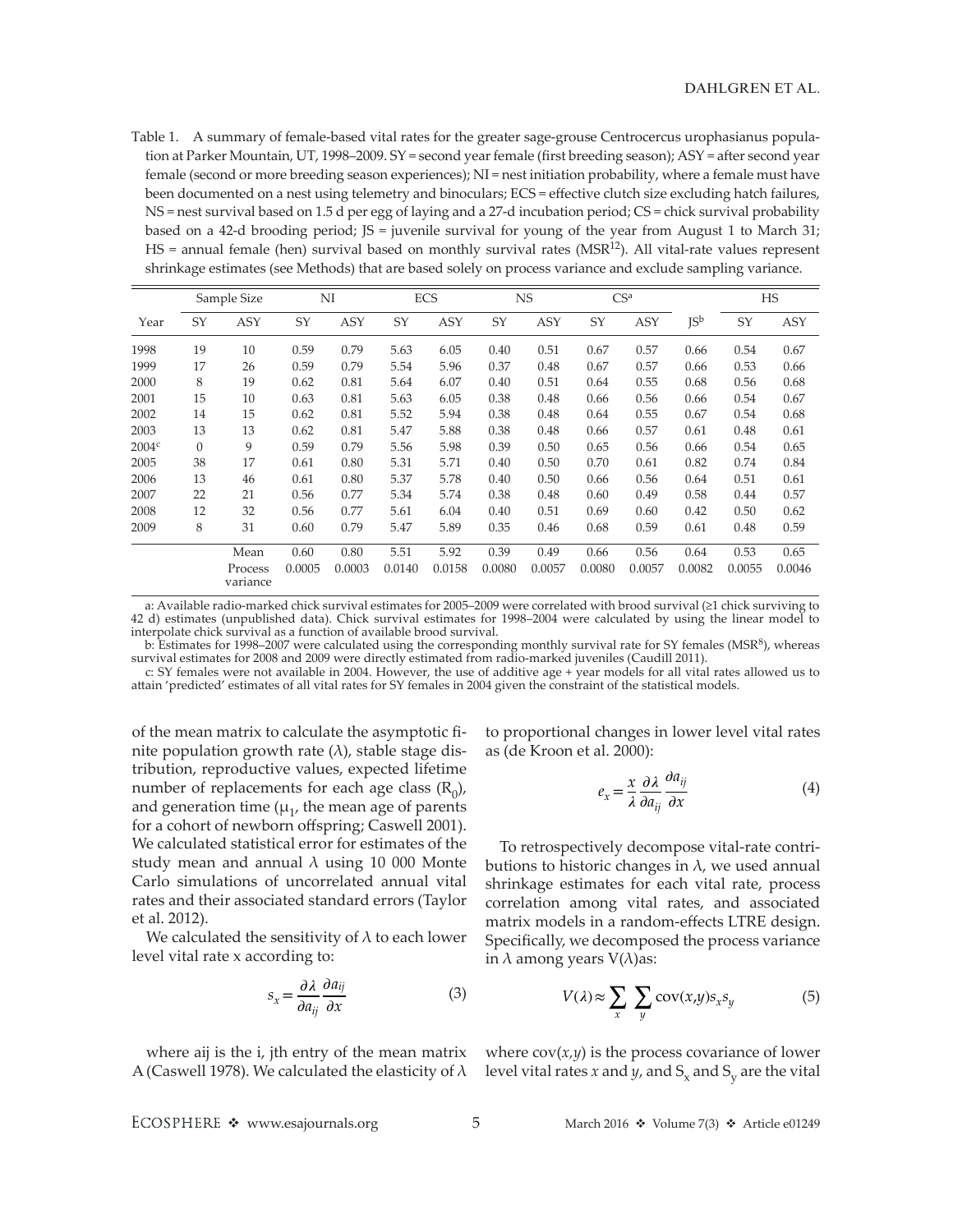rate sensitivities evaluated at a reference matrix (average matrix across study years; Caswell 2001). We set the process correlation, and thus covariance, to 0 for pairs of vital rates that were not directly related (Table 3). Contributions of a single vital rate to process variance in  $\lambda$  ( $\chi$ x) were calculated as (Horvitz et al.1997):

$$
\chi x \approx \sum_{y} \text{cov}(x, y) s_x s_y \tag{6}
$$

Hence, vital-rate contributions to variation in  $\lambda$ are a function of  $\lambda$ 's sensitivity to changes in a vital rate, vital rate variation over time, and its correlation with other vital rates. LTRE contributions can also be estimated with elasticities and mean-standardized coefficients of variation (CV; Gaillard et al. 2000, Coulson et al. 2005):

$$
\chi x \approx \sum_{y} \text{cov}(x, y) s_x s_y \approx \sum_{y} \text{CV}_{\text{matrix}}(x, y) e_x e_y \quad (7)
$$

We performed the prospective and retrospective analyses of the life cycle model in R.

#### *Lek count analyses*

From 1998 – 2003 12 to 14 leks were monitored each spring. In 2004, 2005, and 2006 17, 22, and 25 leks were monitored, respectively. In 2007 a concerted effort to locate all leks within the study area resulted in 35, 34, and 36 leks being monitored in 2007, 2008, and 2009. Many of these previously unknown leks were located far away from main roads but in association with livestock watering areas. A subsample of these leks was used to trap female sage-grouse. Male sage-grouse attending each lek were counted ≥3 different mornings each spring during the last week of March and the first 3 weeks of April (Bernales et al. 2012). We used the maximum male lek count for each lek to estimate  $\lambda$  <sub>lek,</sub> t from year *t* to *t* + 1 as:

$$
\lambda(\text{lek}, t) = \frac{\sum_{i=1}^{n} M_i(t+1)}{\sum_{i=1}^{n} M_i(t)}
$$
(8)

Where Mi(*t*) = maximum number of males counted at lek i in year *t*, and then we summed across n leks surveyed in both years *t* and *t* + 1.

Variance and standard error were estimated using a standard ratio estimator (Scheaffer et al. 1996):

$$
Var(\lambda_t) = \pi \frac{fpc}{n\bar{M}(t)^2} \frac{\sum_{i=1}^{n} [M_i(t+1) - \lambda(t)M(t)]^2}{n-1}
$$
 (9)

where *fpc* is assumed to be 1.0. Annual model- and lek-derived  $\lambda$  estimates with associated uncertainty, where then plotted against each other for visual comparison. A Z-test was also performed to assess if annual estimates of female model-based  $\lambda$ 's were different from those attained from male-based lek data. An alpha level of  $P \le 0.05$  was used in the Z-tests.

# **RESULTS**

We captured, radio-marked, and monitored 180 females from 1998 to 2009, totaling 276 annual life histories accounting for females that graduated age classes  $(ASY n = 136, SY n = 140)$ . We monitored NS and ECS for 153 nests. We captured and radio-marked 335 chicks in 76 broods. From 2008 to 2009, we captured 91 juvenile sage-grouse in late summer after they fledged and monitored their survival. Estimated vital rates are reported in Table 1. Inter-annual variation in nest initiation and nest survival estimates was notably higher in fixed vs. mixedeffect models, indicating the potentially strong influence of sampling variation on annual estimates attained from fixed-effect models (Fig. 1).

#### *Life cycle modeling*

Given the mean matrix, the estimated longterm  $\lambda$  indicated that the PM sage-grouse population was generally stable during our study  $(\lambda = 0.972, SE = 0.025)$ . The stable age distribution for SY and ASY females was 0.373  $(SE = 0.015)$  and  $0.627$  (SE = 0.015), respectively, and corresponding reproductive values were  $0.432$  (SE =  $0.011$ ) and  $0.568$  (SE =  $0.011$ ). Expected lifetime reproductive output was 0.916 (SE = 0.073), and the generation time was 3.045 yr (SE = 0.166).

According to our LTRE analysis, temporal process variation in JS made the largest contribution to  $\lambda$ , followed by variation in ASY female survival, ASY ECS, SY female survival, ASY chick

ECOSPHERE  $\triangleleft$  www.esajournals.org 6 March 2016  $\triangleleft$  Volume 7(3)  $\triangleleft$  Article e01249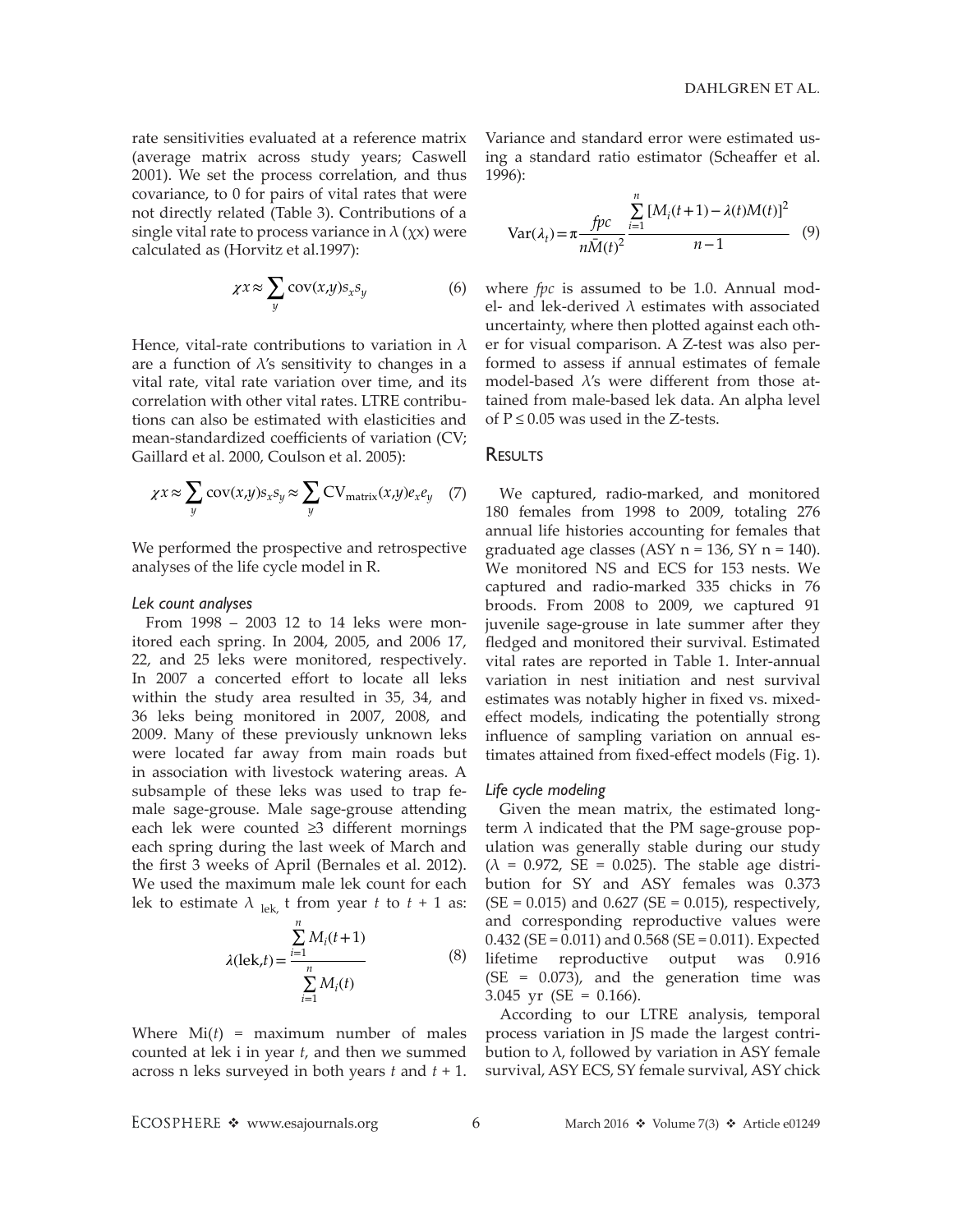

Fig. 1. Greater sage-grouse *Centrocercus urophasianus* annual estimates of nest initiation and nest survival for after second year female (top probability values) and second year female (bottom probability values) for fixedyear effects and random-year effects models where sampling error was removed for random-year effect results, 1998–2009, Parker Mountain, Utah, USA.

survival, SY ECS, SY chick survival and then the remaining vital rates associated with nesting (Table 2). Thus, past changes in  $\lambda$  were influenced most by postfledging (i.e., ASY, SY, and juvenile) survival transitions, and the next greatest contributions came from variation in ECS and CS (Table 2). In total, past variation in the postfledging survival parameters made more than a two times greater contribution (0.008) to past fluctuations in  $\lambda$  than summed contributions of prefledging vital rates (0.003).

In the prospective perturbation analyses,  $\lambda$ was most sensitive to per unit (sensitivity) and proportional (elasticity) changes in the annual survival of ASY females. Given the multiplicative fashion of our fertility equation (Eq. 2), elasticities for several prefledging vital rates were constrained to be equal (Table 2). Given comparable numeric scaling of vital rates, however, we found the unconstrained sensitivities to be useful in comparing prospective impacts of potential vital-rate perturbations on  $λ$ . For example, JS and ASY nest survival had the next highest sensitivity and elasticity values, respectively, followed closely by SY HS and CS of ASY brood hens, then the remaining components of fertility (Table 2).

Vital rate covariance showed a positive relationship between all postfledging female (i.e., ASY, SY, and juvenile) survival rates (Table 3). A slight negative covariance occurred for both reproductive age classes (i.e., ASY and SY) between survival and clutch size (Table 3). All other vital rate covariance values were small and not notable (Table 3).

#### *Lek count growth rates*

The estimated mean  $\lambda$  from lek counts ( $\lambda_{\text{male}}$  lek = 1.07, SE = 0.10) did not statistically differ from mean  $\lambda$  estimated from our femalebased population model. Moreover, Z-test results indicated that annual fluctuations in  $\lambda$ based on lek counts were similar to estimates attained from the female-based life cycle models, except in 1998 (Fig. 2).

#### **Discussion**

The PM sage-grouse population was stable over the duration of our demographic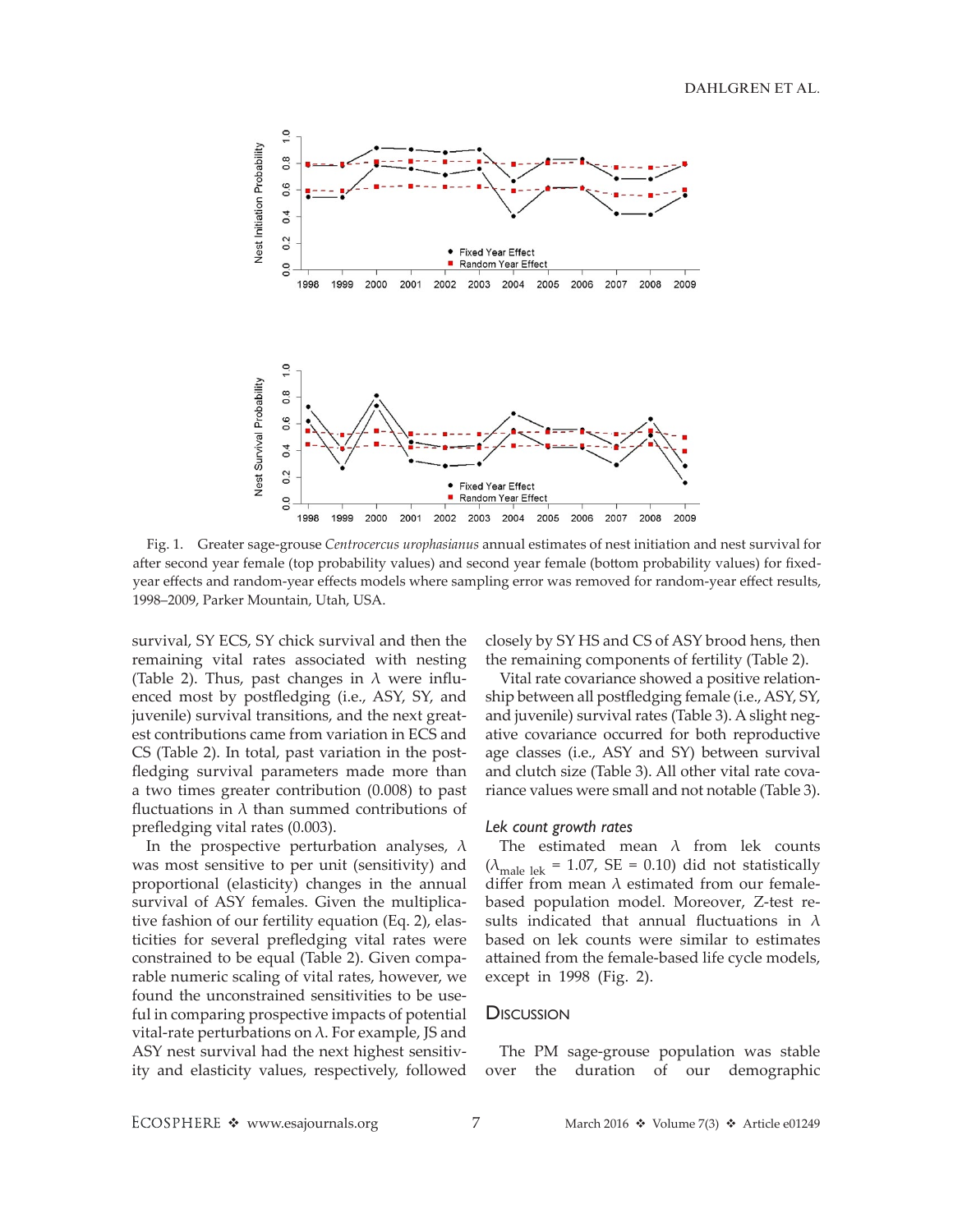Table 2. A calculation of Life Table Response Experiment (LTRE) contributions to annual process variation in population growth rate, and estimates of the sensitivity  $(S_x)$  and elasticity  $(e_x)$  of the finite population growth rate to changes in the underlying vital rates (*x*) evaluated at temporal mean values for the greater sage-grouse Centrocercus urophasianus population at Parker Mountain, Utah, 1998-2009. SY = second year female (first breeding season); ASY = after second year female (second or more breeding season experiences); NI = nest initiation probability where a female must have been documented on a nest using telemetry and binoculars; ECS = effective clutch size excluding hatch failures; NS = nest survival based on 1.5 d per egg of laying and a 27-d incubation period; CS = chick survival probability based on a 42-d brooding period; JS = juvenile survival for young of the year from August 1 to March 31; HS = annual female (hen) survival based on monthly survival rates ( $MSR<sup>12</sup>$ ).

| $\mathcal{X}$    | <b>LTRE</b> | <b>LTRE Rank</b> | $e_{\chi}$ | $e_r$ Rank    | $S_{x}$ | $S_{r}$ Rank |
|------------------|-------------|------------------|------------|---------------|---------|--------------|
| <b>JS</b>        | 0.00542     |                  | 0.3112     | $\mathcal{P}$ | 0.4728  | ∍            |
| ASY HS           | 0.00151     |                  | 0.4641     |               | 0.6890  |              |
| ASY ECS          | 0.00118     | 3                | 0.2250     | 3             | 0.0739  | 10           |
| SY HS            | 0.00083     | 4                | 0.2248     | 4             | 0.4090  | 4            |
| ASY CS           | 0.00053     | 5                | 0.2250     | 3             | 0.3876  | 5            |
| SY ECS           | 0.00052     | 6                | 0.0862     | 5             | 0.0304  | 11           |
| SY CS            | 0.00042     | $\overline{ }$   | 0.0862     | 5             | 0.1270  | 9            |
| ASY NS           | 0.00014     | 8                | 0.2250     | 3             | 0.4462  | 3            |
| SY <sub>NS</sub> | $3.22e-5$   | 9                | 0.0862     | 5             | 0.2169  | 7            |
| <b>ASY NI</b>    | $6.44e-6$   | 10               | 0.2250     | 3             | 0.2749  | 6            |
| SY NI            | $2.35e-6$   | 11               | 0.0862     | 5             | 0.1396  | 8            |

monitoring, and thus our results provide an appropriate benchmark for conserving sagegrouse and potentially other tetraonid populations. In addition, estimates of  $\lambda$  from male-based lek counts confirmed that our demographic estimates based on radio-marked females were representative of overall population dynamics. During our study, survival of

Table 3. The greater sage-grouse Centrocercus urophasianus vital rate covariance matrix for Parker Mountain, Utah, 1998–2009. Covariance values without direct biological relationships were set to zero (see text).  $SY =$ second year female (first breeding season); ASY = after second year female (second or more breeding season experiences); NI = nest initiation probability where a female must have been documented on a nest using telemetry and binoculars; ECS = effective clutch size excluding hatch failures, NS = nest survival based on 1.5 d per egg of laying and a 27-d incubation period; CS = chick survival probability based on a 42-d brooding period; JS = juvenile survival for young of the year from August 1 to March 31; HS = annual female (hen) survival based on monthly survival rates (MSR<sup>12</sup>). Values in gray represent process variance within each vital rate and correspond to Table 1; however, values for ECS are different because they were calculated from ECS\*0.50 to represent the female portion of the population in this table (see text).

| Vital Rate | SY <sub>HS</sub> | ASY HS     | SY NI      | ASY NI     | SY ECS     | ASY ECS    | SY NS      | ASY NS     | SY CS   | ASY CS  | <b>JS</b> |
|------------|------------------|------------|------------|------------|------------|------------|------------|------------|---------|---------|-----------|
| SY HS      | 0.00550          | 0.00495    | 0.00000    | 0.00000    | $-0.00082$ | 0.00000    | 0.00042    | 0.00000    | 0.00094 | 0.00000 | 0.00507   |
| ASY HS     | 0.00495          | 0.00458    | 0.00000    | 0.00000    | 0.00000    | $-0.00048$ | 0.00000    | 0.00034    | 0.00000 | 0.00100 | 0.00469   |
| SY NI      | 0.00000          | 0.00000    | 0.00054    | 0.00037    | 0.00013    | 0.00000    | $-0.00003$ | 0.00000    | 0.00002 | 0.00000 | 0.00000   |
| ASY NI     | 0.00000          | 0.00000    | 0.00037    | 0.00026    | 0.00000    | 0.00010    | 0.00000    | $-0.00003$ | 0.00000 | 0.00006 | 0.00000   |
| SY ECS     | $-0.00082$       | 0.00000    | 0.00013    | 0.00000    | 0.00349    | 0.00372    | 0.00025    | 0.00000    | 0.00008 | 0.00000 | 0.00000   |
| ASY ECS    | 0.00000          | $-0.00048$ | 0.00000    | 0.00010    | 0.00372    | 0.00396    | 0.00000    | 0.00026    | 0.00000 | 0.00025 | 0.00000   |
| SY NS      | 0.00042          | 0.00000    | $-0.00003$ | 0.00000    | 0.00025    | 0.00000    | 0.00025    | 0.00025    | 0.00003 | 0.00000 | 0.00000   |
| ASY NS     | 0.00000          | 0.00034    | 0.00000    | $-0.00003$ | 0.00000    | 0.00026    | 0.00025    | 0.00024    | 0.00000 | 0.00005 | 0.00000   |
| SY CS      | 0.00094          | 0.00000    | 0.00002    | 0.00000    | 0.00008    | 0.00000    | 0.00003    | 0.00000    | 0.00067 | 0.00073 | 0.00016   |
| ASY CS     | 0.00000          | 0.00100    | 0.00000    | 0.00006    | 0.00000    | 0.00025    | 0.00000    | 0.00005    | 0.00073 | 0.00081 | 0.00030   |
| <b>IS</b>  | 0.00507          | 0.00469    | 0.00000    | 0.00000    | 0.00000    | 0.00000    | 0.00000    | 0.00000    | 0.00016 | 0.00030 | 0.00824   |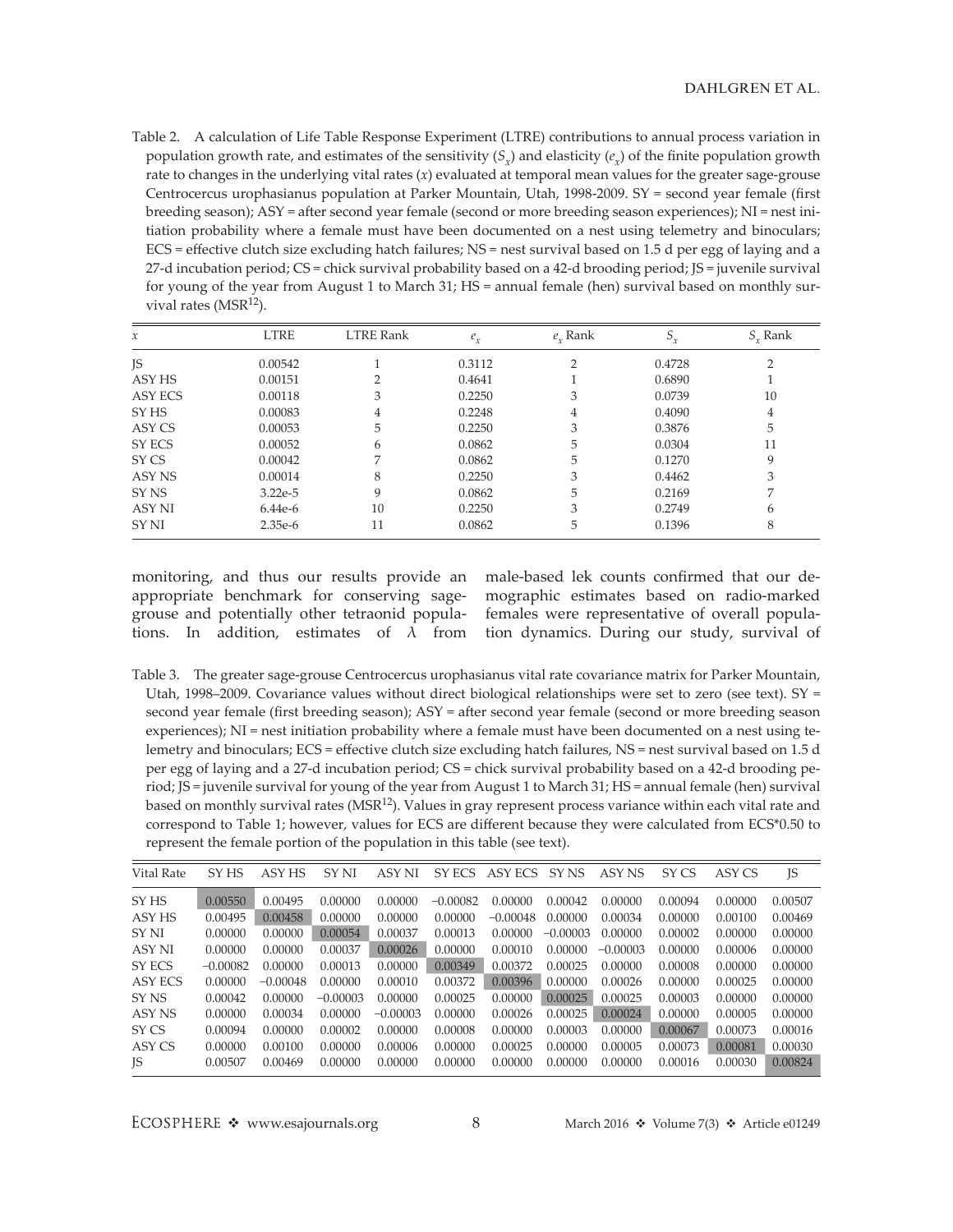

Fig. 2. Greater sage-grouse *Centrocercus urophasianus* annual estimates of radio-marked female-based matrix model and male-based lek count estimates of finite growth rate (λ), error bars represent one standard error, 1998–2009, Parker Mountain, Utah, USA.

postfledging (i.e., juvenile, SY, and ASY) females had greater prospective ability to affect  $\lambda$ , and made greater retrospective contributions to  $\lambda$ relative to equivalent changes in prefledging vital rates associated with reproductive output. Our results differ from past studies of population dynamics for other tetraonid species, which have generally concluded that reproductive success, especially nest survival, has greater prospective potential to influence  $\lambda$  compared to female survival (Sandercock et al. 2005, Tirpak et al. 2006, Hagen et al. 2009). This can be explained by the fact that sage-grouse are characterized by greater longevity, lower reproductive investment, and a slower overall life history than other tetraonids and most galliformes (Schroeder et al. 1999, Sæther and Bakke 2000, Taylor et al. 2012).

According to the theory of demographic buffering, the vital rates with the greatest 'potential' to affect population growth (i.e., highest elasticity) should exhibit the least amount of temporal variance because of the negative impact such variability can have on long-term fitness and population dynamics (Pfister 1998, Gaillard et al. 2000). Contrary to this theory, we found that although postfledging survival rates exhibited high sensitivity and elasticity values; they also exhibited high process variation and thus contributed the most to past changes in  $\lambda$ . The overall mean estimate of  $\lambda$  was  $\sim$  1.0; indicating population stability during our study period and that departure from the demographic buffering life history strategy is not due to a case of maladaptation to the contemporary environment (Schmutz 2009). Rather, sage-grouse may exhibit a life history that is intermediate on the slow-fast continuum, where female survival is important and lability in related traits allows them to exploit opportune environments (Koons et al. 2009), and survive at rates that, on average, are higher than most other galliformes, (Johnsgard 1983, Madge and McGowan 2002), but are also sensitive to poor environmental conditions. Postfledging survival appears malleable and therefore is likely to respond to management actions. To achieve a net long-term gain, an understanding of the impact of beneficial and detrimental years of various environmental conditions on postfledging female survival and the interaction with conservation actions is needed, especially for juvenile survival where to date information has been scarce (Beck et al. 2006, Caudill et al. 2014).

While more information is needed concerning specific management strategies that can stabilize or increase sage-grouse populations, lek counts have been widely used as an index for sage-grouse population change and to guide conservation decisions (Connelly et al. 2004, Garton et al. 2011). Although the validity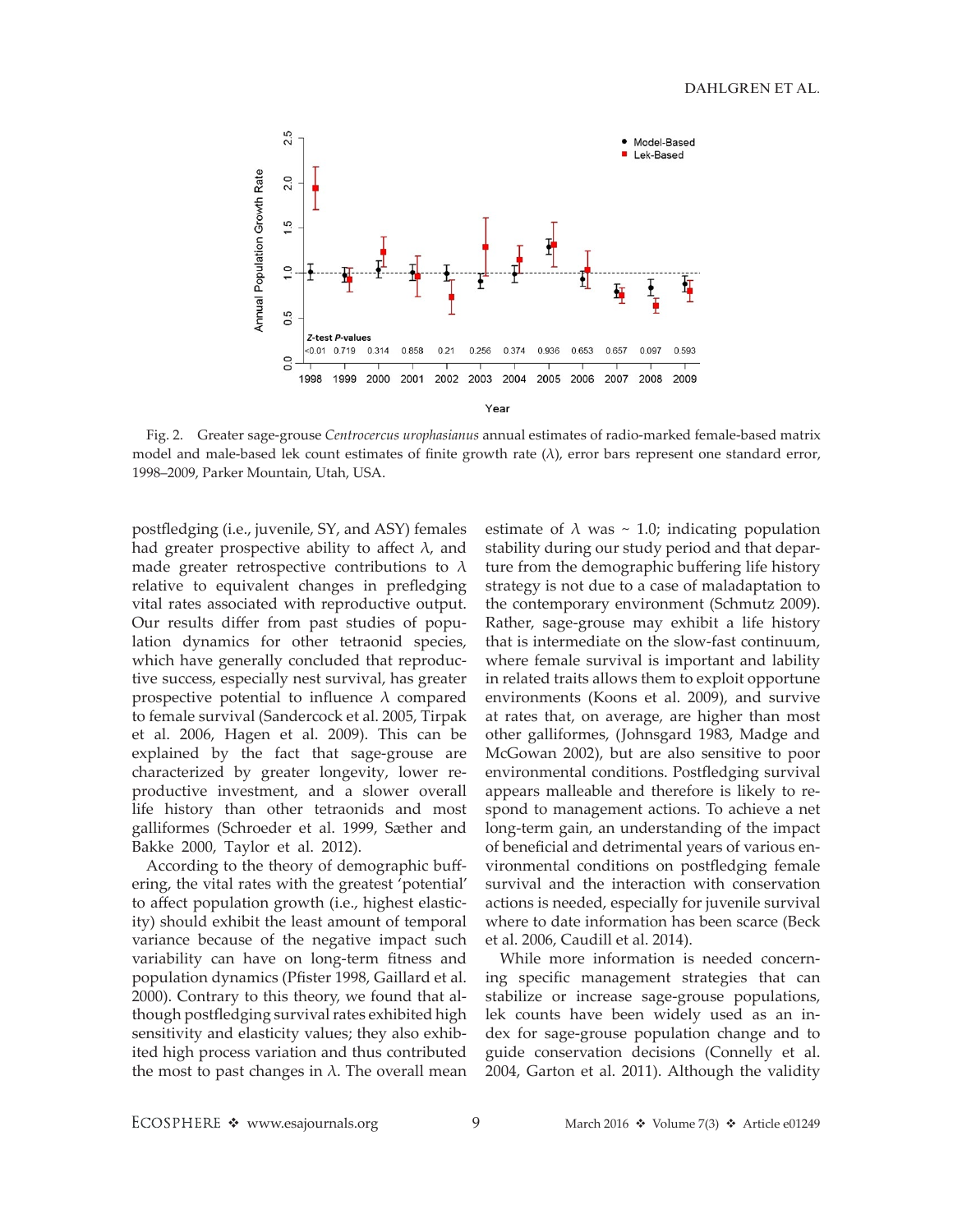of lek counts has been questioned for monitoring changes in population numbers (Beck and Braun 1980, Walsh et al. 2004), none have evaluated their utility by comparing independent sources as has been done in assessments of other wildlife monitoring methods (Bibby et al. 1992, Pollock et al. 2002, Sandercock and Beissinger 2002, Skalski et al. 2010). Our lek and vital-rate data were male- and female-based, respectively, thus providing independent data for estimating  $\lambda_{\text{female model}}$  and  $\lambda_{\text{male}}$  lek. We found that  $\lambda_{\text{female}}$  $_{\text{model}}$  and  $\lambda_{\text{male}}$  lek closely tracked each other over time. Standard errors and variation in  $\lambda_{\text{male}}$  lek was higher compared to  $\lambda_{\text{female model}}$ , suggesting sampling error (e.g., observer error, differences in weather conditions within and between years, natural variation in lek attendance rates, etc.) affected our lek count analyses, though not prohibitive to providing a reliable trend to population change (Beck and Braun 1980). The number of leks counted each year on the study area was generally increasing through our study period, with significant increases in 2005 and again in 2007. Therefore, standard error usually decreased through time for  $\lambda_{\text{male} \text{ lek}}$  and became comparable to  $\lambda_{\text{female model}}$  standard errors the last few years, highlighting the importance of locating and monitoring as many leks as possible within a population for reliable inference (Coates et al. 2013). As the trend in  $\lambda$  estimates from both sources generally tracked each other through time, we suggest lek counts can be a reliable index to changes in sage-grouse populations but note the caveat of larger standard errors will limit a manager's ability to detect sudden changes in abundance and the factors responsible for such changes. The overall reliability of spring lek counts is nevertheless reassuring because obtaining this index can occur at less cost and over much larger spatial areas than intensive studies of demographic vital rates.

Thus, studies of vital rates over the life cycle are needed to direct management actions in an efficient manner. Currently, there exists a paradigm of using short-term studies on sage-grouse focusing primarily on drivers of nest survival (Connelly et al. 1991, 2000, Gregg et al. 1994, Holloran et al. 2005, Moynahan et al. 2007). Consequently, it is largely thought that management directed at nest survival will yield important returns for conservation investment (John-

son and Braun 1999, Connelly et al. 2000, Kirol et al. 2015). As the emphasis is on nest survival for ground-nesting birds in general, and tetraonids specifically, we expected nest survival to be a major driver of past population change in the PM population. Nest survival did have a relatively high sensitivity value in our study and others (Taylor et al. 2012), indicating a potential to contribute to population dynamics, but in our retrospective evaluation it was relatively robust to inter-annual variation in environmental conditions. Our fixed-effect estimates of nest initiation and survival demonstrated relatively high annual variation. When estimating nest initiation and survival using mixed models that yield shrinkage estimates, however, much of the inter-annual variation was attributed to sampling variance as opposed to true process variance. Given these results, we urge caution and suggest our findings have broad implications for interpreting past short-term avian nesting studies, especially those subject to ample sampling variation that is often associated with low annual sample size. We acknowledge that large changes in nest survival resulting from, e.g., habitat degradation and fragmentation, could have contributed to population declines elsewhere and may be an important driver of actual population dynamics across the sage-grouse range (Schroeder 1997, Aldridge and Boyce 2007, Taylor et al. 2012). Ironically, the importance of nest survival, or any given vital rate, in a population can only be determined by long-term research that is able to decouple components of vital rate variation and compare the relative contributions of process variation in vital rates on population dynamics using perturbation analyses.

In a range-wide prospective perturbation meta-analysis of sage-grouse vital rates, Taylor et al. (2012) found that vital rates with the most potential to contribute to  $\lambda$  on a per unit basis, in decreasing order of importance, were postfledging female survival (ASY, SY, and juvenile age classes), chick survival, and then nest survival. Similarly, our prospective analyses demonstrated the importance of postfledging female survival, ASY nest survival, and ASY chick survival. However, unlike Taylor et al. (2012), we also conducted a retrospective analysis demonstrating the importance of past contributions of postfledging female survival to actual population change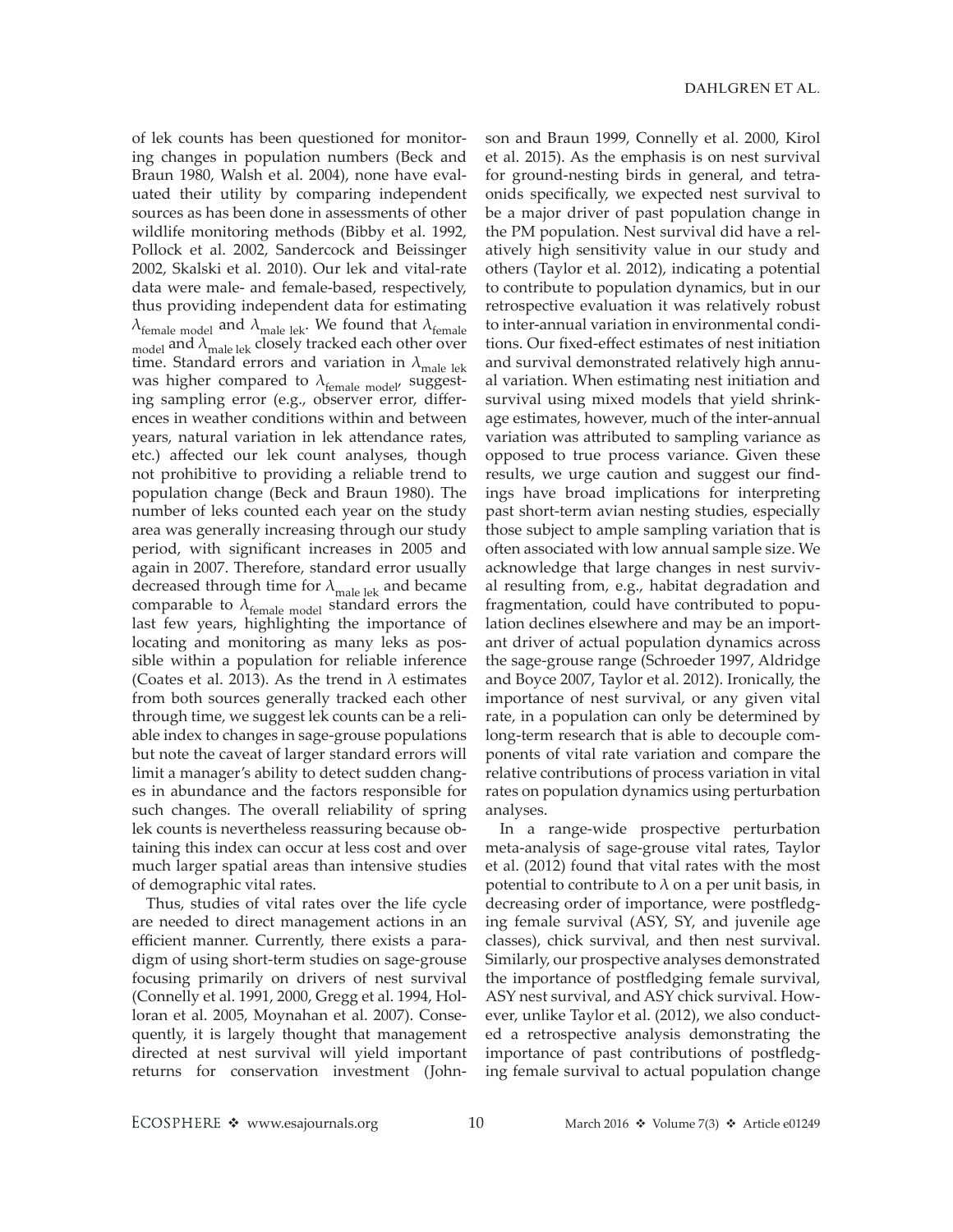as opposed to potential contributions across published studies. In particular, our results highlight the substantial contributions of the more experienced ASY females to changes in  $\lambda$  through higher survival and reproductive rates than other age classes. Taylor et al. (2012) stressed the importance of restoring and maintaining large intact sagebrush landscapes to support postfledging female survival while managing shrub and herbaceous cover and height at smaller scales for nest and chick survival. Our study area is a large contiguous sagebrush landscape with few anthropogenic disturbances (e.g., low-traffic dirt/ gravel roads, managed livestock grazing, limited harvest, etc.). Within our study area, a few small scale (<few hundred hectares) sagebrush management projects have been completed to improve brooding habitat conditions in high elevation mountain big sagebrush (Dahlgren et al. 2006). As  $\lambda$  was stable over our 12-yr study, our population provides a notable example of the benefits of maintaining large intact landscapes of sagebrush while managing at smaller scales for appropriate sagebrush and herbaceous cover to meet sage-grouse habitat needs across seasons.

Our results, and others (Taylor et al. 2012), stress the importance of female survival to sagegrouse population dynamics. Our SY and ASY female survival demonstrated a positive covariance confirming that factors affecting reproductive female survival were consistent between age classes. This is not surprising because ASY and SY females experienced similar environmental conditions year-round. Our findings suggest conservation measures that enhance survival in any one female age class will likely affect survival across age classes.

Intensive and detailed field research of marked individuals is indeed important for understanding ecological processes (Fahey et al. 2015). However, environmental dynamics influencing population change in a wide-ranging species may vary across both time and space. For example, Folk et al. (2007) demonstrated that different vital rates and temporal factors drove the dynamics of distinct populations at the northern and southern extent of northern bobwhite (Colinus virginianus) distribution. Similarly, there is evidence that sage-grouse demography may vary across their broad range in western North America. Consistent with avian biogeographic patterns in clutch size (Lack 1948), Blomberg et al. (2014) found that clutch size in sage-grouse decreased from north to south across the species' distribution. Our population is at the extreme southern extent of the species' distribution in western North America. Differences in latitudinal population dynamics may partially explain some of our results; for example, the important contributions of annual variations in clutch size to  $\lambda$  for our retrospective analysis. However, until further studies of population dynamics based on telemetry data are completed from other areas, we currently have little information to compare to at the population level. There is currently a need to better understand differences in population dynamics across gradients of latitude and anthropogenic influence for sage-grouse within their current distribution (Blomberg et al. 2014).

As an example of variation in population trajectory, some populations of sage-grouse have shown stability or only slight downward trends while others have declined more rapidly (Garton et al. 2011). Thus, to identify the conservation actions that will best improve sage-grouse population growth rates across their range, spatially replicated long-term (e.g., >10 yr) demographic studies will be needed, in conjunction with the larger repertoire of lek count monitoring, to elucidate the sources of regional differences in population dynamics (Williams et al. 2003). Our approach to demographic modeling serves as a novel guide for research and can be applied to other species of conservation concern to better understand how to reverse declining population trends. We encourage more study of stable populations that provide insight into the factors contributing to stability and sustainability (Caughley 1994).

Avian studies have generally reported low contributions of clutch size to population dynamics (e.g., Newton 1998, Cooch et al. 2001). Our population's clutch sizes were low compared to other sage-grouse studies, which may in part not only be due to the southern latitude of PM but also we monitored ECS and not absolute clutch size at the conclusion of laying (Blomberg et al. 2014). Variation in ECS during our study was likely due to increased partial hatch failure rates in certain years (Appendix A). Although ECS exhibited the lowest sensitivity in our study, we found the variation in annual ECS to be an important con-

ECOSPHERE  $\triangleleft$  www.esajournals.org 11 March 2016  $\triangleleft$  Volume 7(3)  $\triangleleft$  Article e01249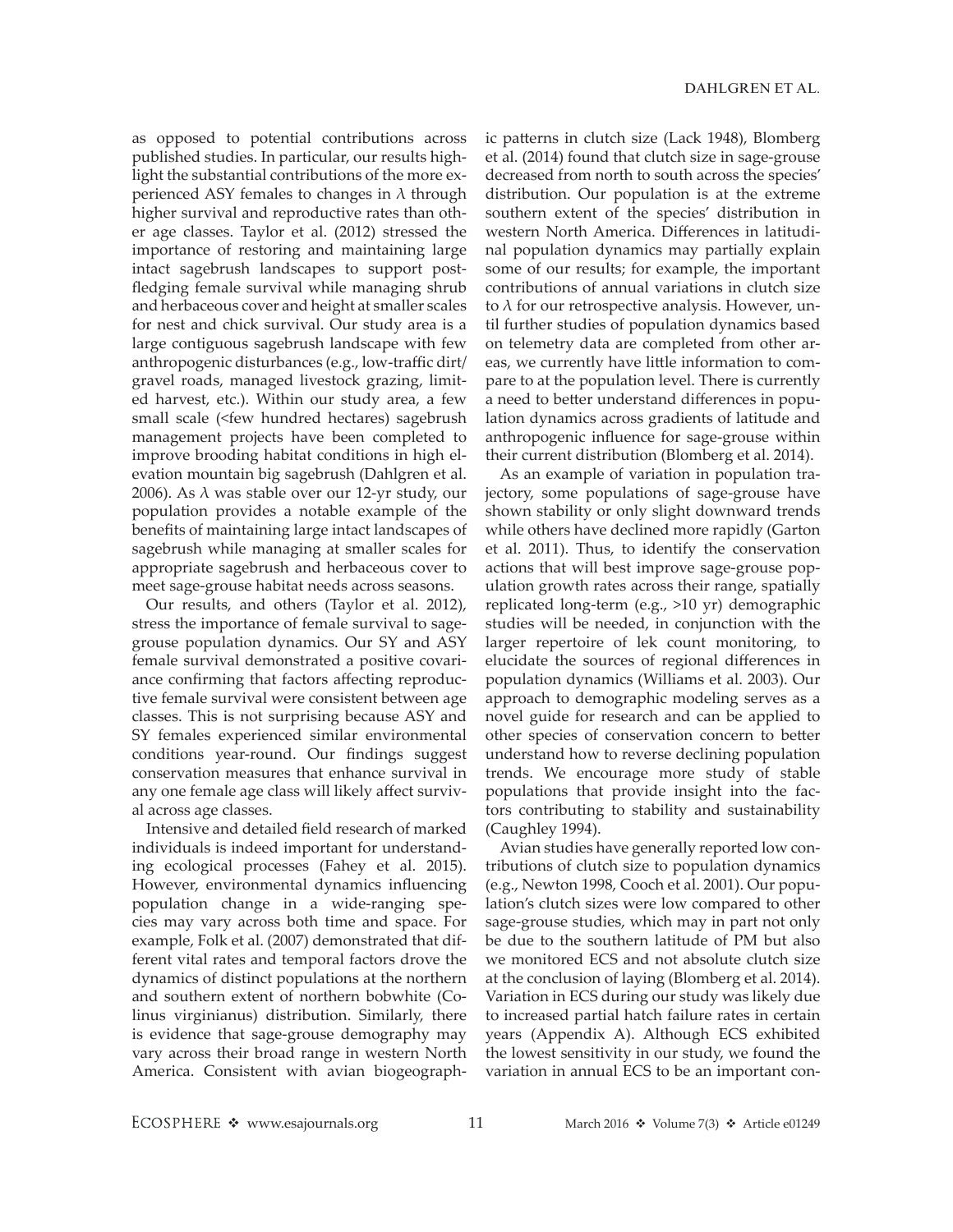tributor to past changes in  $\lambda$ . We suggest partial hatch failure could have been impacted by extreme cold temperatures at our high elevation study area during the 7–10 d laying phase, or possibly prelaying conditions of reproductive females (Stoleson and Beissinger 1999, Hassan et al. 2004), which can influence overall clutch size (Barnett & Crawford 1994). Female survival for SY and ASY age classes negatively co-varied with their respective clutch sizes, though covariance values were very small. At a minimum, we recommend that future research consider the factors that could influence hatch failure, clutch size, and the relationship of clutch size to female survival in this, and other populations (Blomberg et al. 2014).

Survival of chicks made moderate contributions to past population dynamics. Not surprisingly, chicks raised by more experienced ASY females contributed more to  $\lambda$  than those reared by SY females (Table 2). ASY females had higher nest initiation and nest survival, constituted a larger proportion of the population, and had higher reproductive value; thus, ASY females contributed significantly more recruitment into the population. Of note, estimates of chick survival at PM are among the highest reported for sage-grouse (Aldridge and Boyce 2007, Gregg et al. 2007, Dahlgren et al. 2010a, Blomberg et al. 2013, Guttery et al. 2013a), and in addition to focusing more on post-fledging survival, our results suggest that greater attention be paid to the factors driving variation in chick survival (e.g., forb and arthropod abundance, timing of precipitation, habitat conditions; Connelly et al. 2000, Guttery et al. 2013a) as opposed to focusing on nest survival.

Overall, our results provide evidence that: 1) telemetry-based studies can provide unbiased demographic information for analysis and monitoring, and 2) male-based lek counts of sagegrouse can be an effective index to overall population change. The integration of both types of data could provide insight into population dynamics at sites where the entire life cycle has not been studied (Davis et al. 2014), and be used to examine population dynamics at greater spatiotemporal scales. Furthermore, perturbation analyses such as ours based on long-term demographic studies are needed to enhance scientific rigor for prioritization of the most cost effective

species conservation and management actions (Akçakaya and Raphael 1998, Cooch et al. 2001, Clutton-Brock and Coulson 2002, Baxter et al. 2006).

## **ACKNOWLEDGMENTS**

All handling procedures were performed under institutional and state wildlife research permits. Research funding was provided by the Parker Mountain Grazing Association, Utah Division of Wildlife Resources, U.S. Dept. of Interior Bureau of Land Management, U.S. Dept. of Agriculture National Forest Service, Jack H. Berryman Institute, Utah State University, and the Quinney Professorship for Wildlife Damage Management at Utah State University. We thank B. Sandercock and two anonymous reviewers for their input into earlier versions of this manuscript.

## **LITERATURE CITED**

- Akçakaya, H. R., and M. G. Raphael. 1998. Assessing human impact despite uncertainty: viability of the northern spotted owl metapopulation in the northwestern USA. Biodiversity and Conservation 7:875–894.
- Aldridge, C. L., and M. S. Boyce. 2007. Linking occurrence and fitness to persistence: habitat-based approach for endangered greater sage-grouse. Ecological Applications 17:508–526.
- Ammann, G. A. 1944. Determining the age of pinnated and sharptailed grouse. Journal of Wildlife Management 8:170–171.
- Barnett, J. K., and J. A. Crawford. 1994. Pre-laying nutrition of sage grouse hens in Oregon. Journal of Range Management 47:114–118.
- Baxter, P. W. J., M. A. McCarthy, H. P. Possingham, P. W. Menkhorst, and N. McLean. 2006. Accounting for management costs in sensitivity analyses of matrix population models. Conservation Biology 20:893–905.
- Beck, T. D. I., and C. E. Braun. 1980. The strutting ground count, variation, traditionalism, management needs. Proceedings of the Annual Conference of the Western Association of Fish and Wildlife Agencies 60:558–566.
- Beck, J. L., K. P. Reese, J. W. Connelly, and M. B. Lucia. 2006. Movements and survival of juvenile greater sage-grouse in southeastern Idaho. Wildlife Society Bulletin 34:1070–1078.
- Bernales, H. H., J. D. Robinson, B. Stringham and J. Dolling. 2012. Utah Upland Game Annual Report 2011-2012. Publication No. 12-25, Utah Division of Wildlife Resources, Salt Lake City, Utah, USA.

ECOSPHERE  $\triangleleft$  www.esajournals.org 12 March 2016  $\triangleleft$  Volume 7(3)  $\triangleleft$  Article e01249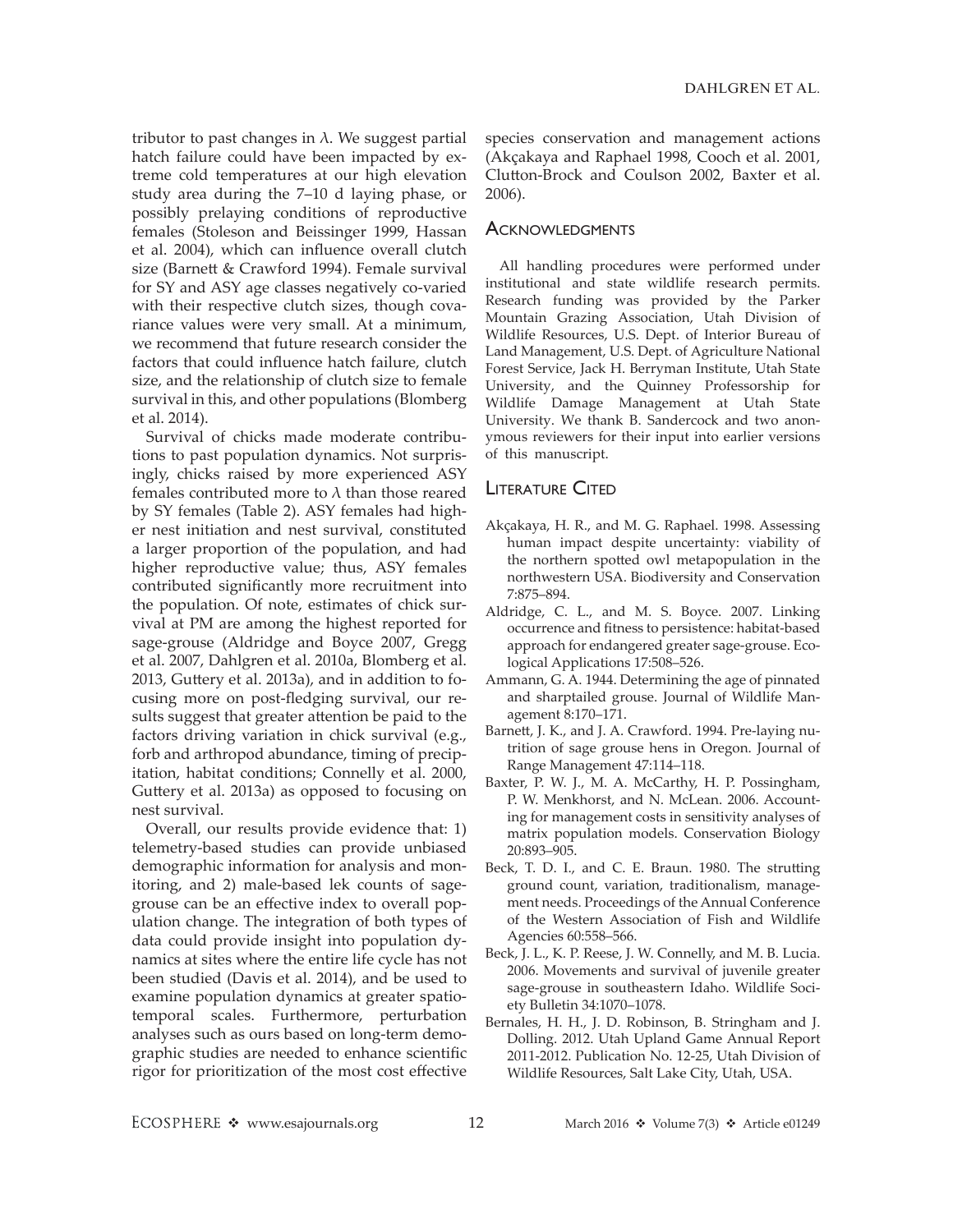- Bibby, C. J., N. D. Burgess, and D. A. Hill. 1992. Bird census techniques. Academic Press, Waltham, MA, USA.
- Blomberg, E. J., S. R. Poulson, J. S. Sedinger, and D. Gibson. 2013. Prefledging diet is correlated with individual growth in greater sage-grouse (Centrocercus urophasianus). Auk 130:715–724.
- Blomberg, E. J., D. Gibson, M. T. Atamian, and J. S. Sedinger. 2014. Individual and environmental effects on egg allocations of female greater sagegrouse. Auk 131:507–523.
- Caswell, H. 1978. A general approach for the sensitivity of population growth rate to changes in life history parameters. Theoretical Population Biology 14:215–230.
- Caswell, H. 2000. Prospective and retrospective perturbation analyses: their roles in conservation biology. Ecology 81:619–627.
- Caswell, H. 2001. Matrix population models, second edition.. Sinauer Associates, Sunderland, Massachusetts, USA.
- Caudill, D. 2011. Factors affecting greater sage-grouse (Centrocercus urophasianus) survival and movement in south-central Utah. Thesis. Utah State University, Logan, USA.
- Caudill, D., T. A. Messmer, B. Bibles, and M. R. Guttery. 2014. Greater sage-grouse juvenile survival in Utah. Journal of Wildlife Management 78:808– 817.
- Caughley, G. 1994. Directions in conservation biology. Journal of Animal Ecology 63:215–244.
- Clutton-Brock, T. H., and T. Coulson. 2002. Comparative ungulate dynamics: the devil is in the detail. Philosophical Transactions of the Royal Society of London 357:1285–1298.
- Coates, P. S. 2007. Greater Sage-Grouse (Centrocercus urophasianus) nest predation and incubation behavior. Dissertation. Idaho State University, Pocatello, USA.
- Coates, P. S., M. L. Casazza, E. J. Blomberg, S. C. Gardner, S. P. Espinosa, J. L. Yee, L. Wiechman, and B. J. Halstead. 2013. Evaluating greater sage-grouse seasonal space use relative to leks: implications for surface use designations in sagebrush ecosystems. Journal of Wildlife Management 77:1598–1609.
- Connelly, J. W., W. L. Wakkinen, A. D. Apa, and K. P. Reese. 1991. Sage grouse use of nest sites in southeastern Idaho. Journal of Wildlife Management 55:521–524.
- Connelly, J. W., M. A. Schroeder, A. R. Sands, and C. E. Braun. 2000. Guidelines to manage sage grouse populations and their habitats. Wildlife Society Bulletin 28:967–985.
- Connelly, J. W., S. T. Knick, M. A. Schroeder, and S. J. Stiver. 2004. Conservation assessment of greater sage-grouse and sagebrush habitats. Western Asso-

ciation of Fish and Wildlife Agencies. Unpublished Report, Cheyenne, Wyoming, USA.

- Connelly, J. W., C. A. Hagen, and M. A. Schroeder. 2011. Characteristics and dynamics of greater sage-grouse populations. Study in Avian Biology 38:53–57.
- Cooch, E. G. and G. C. White [online]. 2014. Program MARK: a gentle introduction. 13th edition. < [http://](http://www.phidot.org/software/mark/docs/book/%3e) [www.phidot.org/software/mark/docs/book/>](http://www.phidot.org/software/mark/docs/book/%3e) (24 November 2014).
- Cooch, E. G., R. F. Rockwell, and S. Brault. 2001. Retrospective analysis of demographic responses to environmental change: an example in the lesser snow goose. Ecological Monographs 71:377–400.
- Coulson, T., J. Gaillard, and M. Festa-Bianchet. 2005. Decomposing the variation in population growth into contributions from multiple demographic rates. Journal of Animal Ecology 74:789–801.
- Crowder, L. B., D. T. Crouse, S. S. Heppell, and T. H. Martin. 1994. Predicting the impact of turtle excluder devices on loggerhead sea turtle populations. Ecological Applications 4:437–445.
- Dahlgren, D. K., R. Chi and T. A. Messmer. 2006. Greater sage-grouse response to sagebrush management in Utah. Wildlife Society Bulletin 34:975–985.
- Dahlgren, D. K., T. A. Messmer, and D. N. Koons. 2010a. Achieving better estimates of greater sagegrouse chick survival in Utah. Journal of Wildlife Management 74:1286–1294.
- Dahlgren, D. K., T. A. Messmer, E. T. Thacker, and M. R. Guttery. 2010b. Evaluation of brood detection techniques: recommendations for estimating greater sage-grouse productivity. Western North American Naturalist 70:233–237.
- Dahlgren, D. K., R. D. Elmore, D. A. Smith, A. Hurt, E. B. Arnett and J. W. Connelly. 2012. Use of dogs in wildlife research and management. Pages 140–153 in N. Silvy, editor. Wildlife Techniques Manual, Vol. 1, seventh editions. The Wildlife Society Inc., Washington, D. C., USA.
- Davis, A. J., M. B. Hooten, M. L. Phillips, and P. F. Jr Doherty. 2014. An integrated modeling approach to estimating Gunnison sage-grouse population dynamics: combining index and demographic data. Ecology and Evolution. doi:10.1002/ece3.1290.
- Doak, D., P. Kareiva, and B. Klepetka. 1994. Modeling population viability for the desert tortoise in the western Mojave Desert. Ecological Applications 4:446–460.
- Dobson, F. S., and M. K. Oli. 2001. The demographic basis of population regulation in Columbian ground squirrels. American Naturalist 158:236–247.
- Fahey, T. J., et al. 2015. The promise and peril of intensive-site-based ecological research: insights from the Hubbard Brook ecosystem study. Ecology 96:885–901.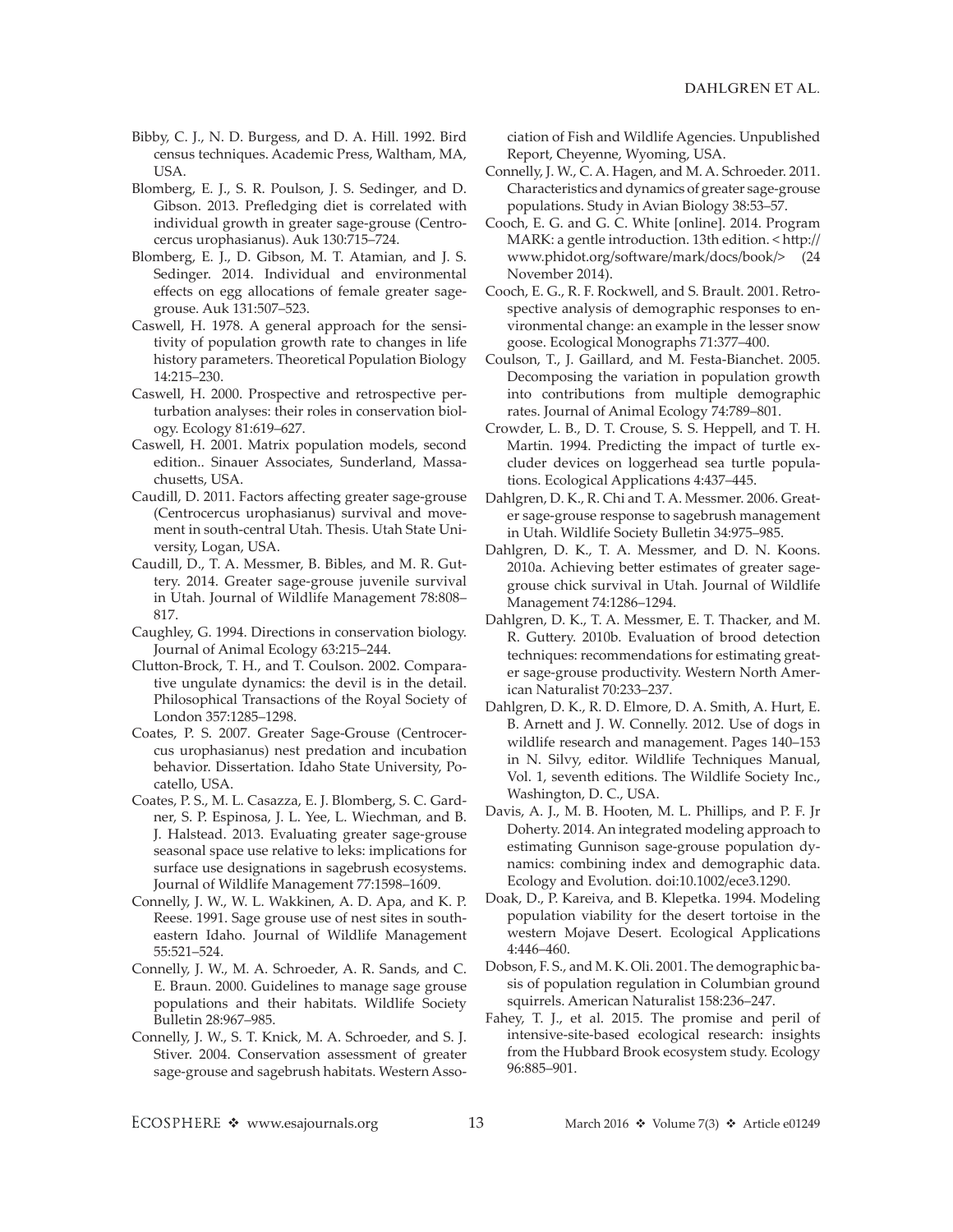- Folk, T. H., R. R. Holmes, and J. B. Grand. 2007. Variation in northern bobwhite demography along two temporal scales. Population Ecology 49:211–219.
- Gaillard, J.-M., and N. G. Yoccoz. 2003. Temporal variation in survival of mammals: a case of environmental canalization? Ecology 84:3294–3306.
- Gaillard, J. M., M. Festa-Bianchet, N. G. Yoccoz, A. Loison, and C. Toigo. 2000. Temporal variation in fitness components and population dynamics of large herbivores. Annual Review of Ecology and Systematics 31:367–393.
- Garton, E. O., J. W. Connelly, J. S. Horne, C. A. Hagen, A. Moser, and M. A. Schroeder. 2011. Greater sagegrouse population dynamics and probability of persistence. Studies in Avian Biology 38:293–382.
- Giesen, K. M., T. J. Schoenberg, and C. E. Braun. 1982. Methods for trapping sage grouse in Colorado. Wildlife Society Bulletin 10:224–231.
- Gregg, M. A., J. A. Crawford, M. S. Drut, and A. K. DeLong. 1994. Vegetational cover and predation of sage grouse nests in Oregon. Journal of Wildlife Management 58:162–166.
- Gregg, M. A., M. R. Dunbar, and J. A. Crawford. 2007. Use of implanted radiotransmitters to estimate survival of greater sage-grouse chicks. Journal of Wildlife Management 71:646–651.
- Guttery, M. R., D. K. Dahlgren, T. A. Messmer, J. W. Connelly, K. P. Reese, P. A. Terletzky, N. Burkepile, and D. N. Koons. 2013a. Effects of landscape-scale environmental variation on greater sage-grouse chicks survival. PLoS ONE 8:e65582.
- Guttery, M. R., T. A. Messmer, E. T. Thacker, N. Gruber, and C. Mae Culumber. 2013b. Greater sage-grouse sex ratios in Utah: implications for reporting population trends. Journal of Wildlife Management 77:1593–1597.
- Hagen, C., B. K. Sandercock, J. C. Pitman, R. J. Robel, and R. D. Applegate. 2009. Spatial variation in lesser prairie-chicken demography: a sensitivity analysis of population dynamics and management alternatives. Journal of Wildlife Management 73:1325–1332.
- Harris, W., et al. 2001. Canadian sage grouse recovery strategy. Saskatchewan Environment and Resource Management and Alberta Natural Resources Services.
- Hassan, S. M., A. A. Siam, M. E. Mady, and A. L. Cartwright. 2004. Incubation temperature for ostrich (Struthio camelus) eggs. Poultry Science 83:495– 499.
- Hoekman, S. T., L. S. Mills, D. W. Howerter, J. H. Devries, and I. J. Ball. 2002. Sensitivity analyses of the life cycle of midcontinent mallards. Journal of Wildlife Management 66:883–900.
- Holloran, M. J., B. J. Heath, A. G. Lyon, S. J. Slater, J. L. Kuipers, and A. H. Anderson. 2005. Greater sage-grouse nesting habitat selection and success

in Wyoming. Journal of Wildlife Management 69:638–649.

- Horvitz, C., D. W. Schemske, and H. Caswell. 1997. The relative "importance" of life-history stages to population growth: prospective and retrospective analyses. in S. Tuljapurkar and H. Caswell, editors. Structured-population models in marine, terrestrial and freshwater systems. Chapman and Hall, New York, New York USA.
- Johnsgard, P. A. 1983. Grouse of the World. University of Nebraska Press, Lincoln, NE, USA.
- Johnson, K. H., and C. E. Braun. 1999. Viability and conservation of an exploited sage grouse population. Conservation Biology 13:77–84.
- Kirol, C. P., A. L. Sutphin, L. Bond, M. R. Fuller, and T. L. Maechtle. 2015. Mitigation effectiveness for improving nesting success of greater sage-grouse influenced by energy development. Wildlife Biology 21:98–109.
- Koons, D. N., J. J. Rotella, D. W. Willey, M. Taper, R. G. Clark, S. Slattery, R. W. Brook, R. M. Corcoran, and J. R. Lovvorn. 2006. Lesser Scaup population dynamics: what can be learned from available data? Avian Conservation and Ecology 1:6.
- Koons, D. N., S. Pavard, A. Baudisch, and C. J. E. Metcalf. 2009. Is life-history buffering or lability adaptive in stochastic environments? Oikos 118:972–980.
- Koons, D. N., G. Gunnarsson, J. A. Schmutz, and J. J. Rotella. 2014. Drivers of waterfowl population dynamics: from teal to swans. Wildfowl Special Issue 4:169–191.
- de Kroon, H., J. V. Groenendael, and J. Ehrlen. 2000. Elasticities: a review of method and model limitations. Ecology 81:607–618.
- Laake, J., and E. Rexstad. 2012. RMark an alternative to building linear models in MARK. Pages 101–111 in E. G. Cooch and G. White, editors. Program MARK: A Gentle Introduction. Fort Collins, Colorado State University.
- Lack, D. 1948. The significance of clutch-size Part III. Some interspecific comparisons. Ibis 90:25–45.
- Madge, S., and P. McGowan. 2002. Pheasants, partridges and grouse: a guide to the pheasants, partridges, quails, grouse, guineafowl, buttonquails and sandgrouse of the world. Princeton University Press, Princeton, New Jersey.
- Morris, W. F., and D. F. Doak. 2002. Quantitative conservation biology: theory and practice of population viability analysis. Sinauer Associates, Sunderland, Massachusetts, USA.
- Moynahan, B. J., M. S. Lindberg, J. J. Rotella, and J. W. Thomas. 2007. Factors affecting nest survival of greater sage-grouse in northcentral Montana. Journal of Wildlife Management 71:1773–1783.
- Newton, I. 1998. Population Limitation in Birds. Academic Press, Waltham, MA, USA.

ECOSPHERE  $\triangleleft$  www.esajournals.org 14 March 2016  $\triangleleft$  Volume 7(3)  $\triangleleft$  Article e01249